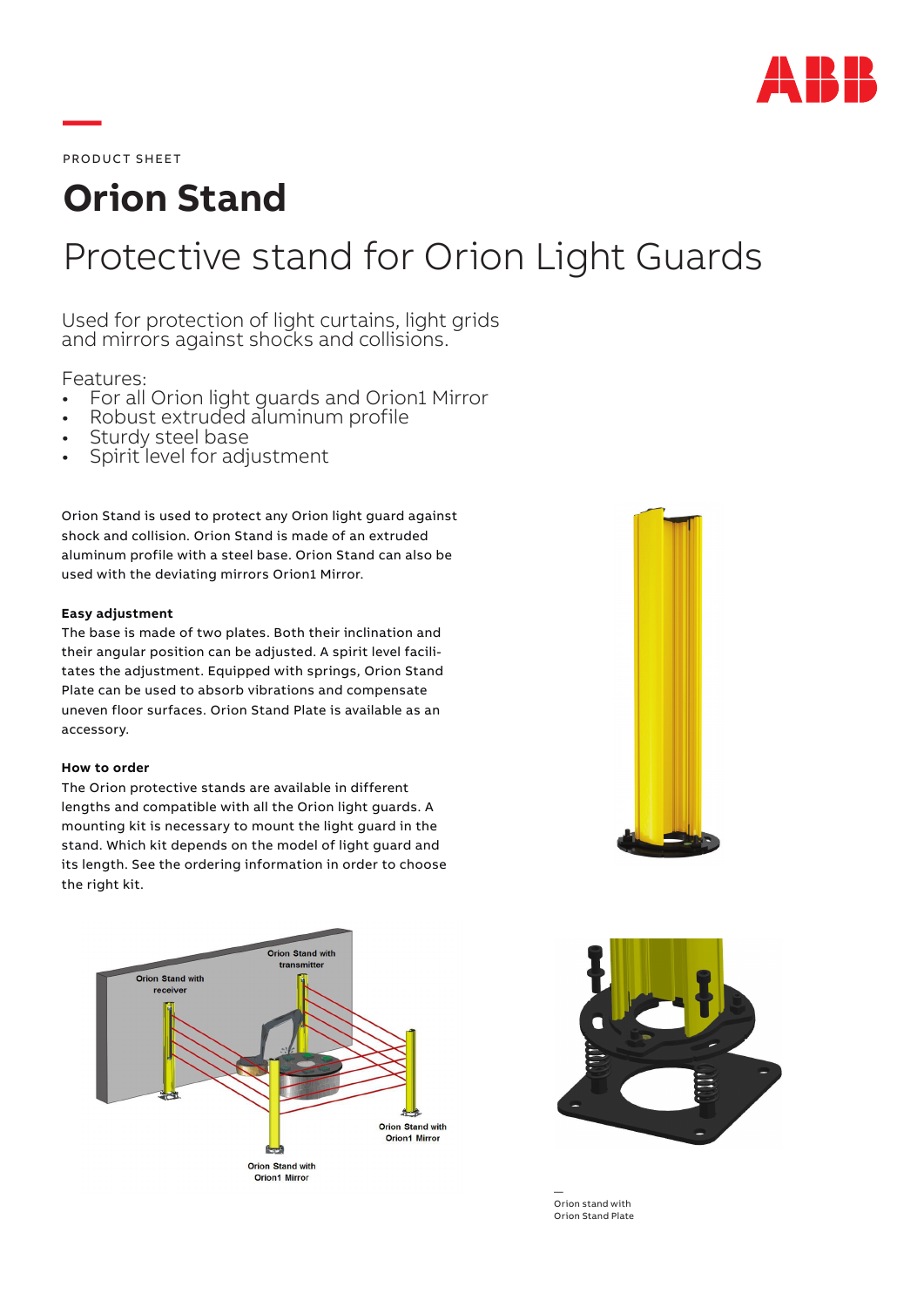# **Ordering information and dimensions**

Protective stand for Orion Light Guards



— All dimensions in mm

**—**

| Order code      | Model           | $L$ (mm) |
|-----------------|-----------------|----------|
| 2TLA022312R0000 | Orion Stand 060 | 600      |
| 2TLA022312R0100 | Orion Stand 100 | 1000     |
| 2TLA022312R0200 | Orion Stand 120 | 1200     |
| 2TLA022312R0300 | Orion Stand 165 | 1650     |
| 2TLA022312R0400 | Orion Stand 190 | 1900     |

#### **— Accessories**

| Order code      | Model              | <b>Description</b>                                             |
|-----------------|--------------------|----------------------------------------------------------------|
| 2TLA022310R0400 | <b>JSM Orion06</b> | Kit for mounting Orion1 and Orion2 in Orion Stand (4 brackets) |
| 2TLA022310R0500 | <b>JSM Orion07</b> | Kit for mounting Orion1 and Orion2 in Orion Stand (6 brackets) |
| 2TLA022310R0600 | <b>JSM Orion08</b> | Kit for mounting Orion3 in Orion Stand (4 brackets)            |
| 2TLA022310R0700 | <b>JSM Orion09</b> | Kit for mounting Orion3 in Orion Stand (6 brackets)            |
| 2TLA022310R0900 | <b>JSM Orion11</b> | Kit for mounting Orion1 Mirror in Orion stand                  |
| 2TLA022312R5000 | Orion Stand Plate  | Kit for adjustment of Orion stand                              |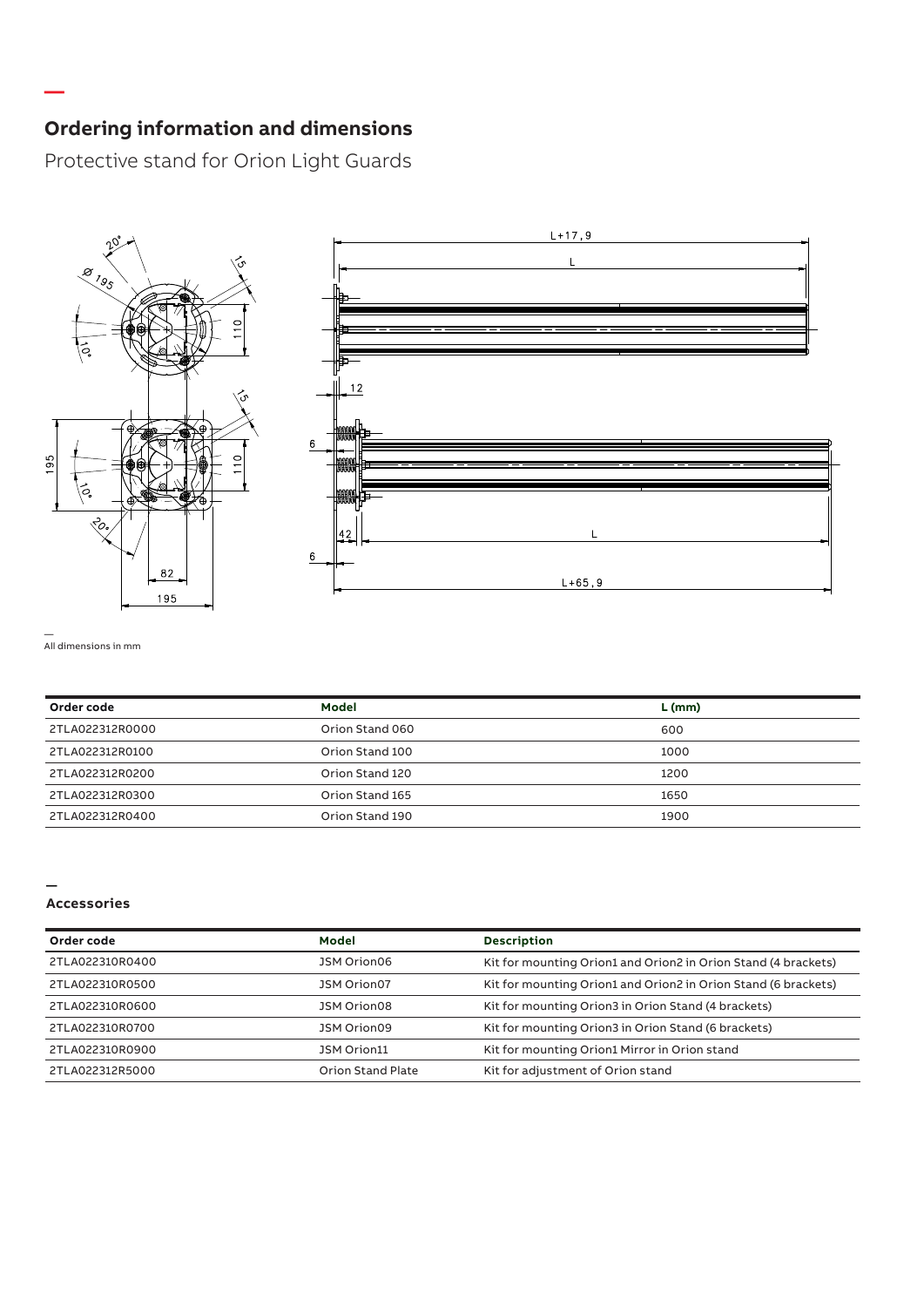## **Correspondence with Orion Stand**

**—**

| Orion model        | <b>Mounting kit</b> | <b>Orion Stand</b><br>060 | <b>Orion Stand</b><br>100 | <b>Orion Stand</b><br>120 | <b>Orion Stand</b><br>165 | <b>Orion Stand</b><br>190 |
|--------------------|---------------------|---------------------------|---------------------------|---------------------------|---------------------------|---------------------------|
| Orion1-4-xx-015-B  | <b>JSM Orion06</b>  | X                         | X                         | X                         | X                         | X                         |
| Orion1-4-xx-030-B  | <b>JSM Orion06</b>  | X                         | X                         | X                         | X                         | X                         |
| Orion1-4-xx-030-E  | <b>JSM Orion06</b>  | X                         | X                         | Χ                         | Χ                         | X                         |
| Orion1-4-xx-045-B  | <b>JSM Orion06</b>  | X                         | X                         | Χ                         | Χ                         | X                         |
| Orion1-4-xx-045-E  | <b>JSM Orion06</b>  | Χ                         | X                         | X                         | X                         | X                         |
| Orion1-4-xx-060-B  | <b>JSM Orion06</b>  |                           | X                         | Χ                         | X                         | X                         |
| Orion1-4-xx-060-E  | <b>JSM Orion06</b>  |                           | X                         | X                         | X                         | X                         |
| Orion1-4-xx-075-B  | <b>JSM Orion06</b>  |                           | X                         | X                         | X                         | X                         |
| Orion1-4-xx-075-E  | <b>JSM Orion06</b>  |                           | X                         | Χ                         | Χ                         | X                         |
| Orion1-4-xx-090-B  | <b>JSM Orion06</b>  |                           |                           | X                         | X                         | X                         |
| Orion1-4-xx-090-E  | <b>JSM Orion06</b>  |                           |                           | X                         | X                         | X                         |
| Orion1-4-xx-105-B  | <b>JSM Orion06</b>  |                           |                           | X                         | X                         | X                         |
| Orion1-4-xx-105-E  | <b>JSM Orion06</b>  |                           |                           | Χ                         | X                         | X                         |
| Orion1-4-xx-120-B  | <b>JSM Orion07</b>  |                           |                           |                           | Χ                         | X                         |
| Orion1-4-xx-120-E  | <b>JSM Orion07</b>  |                           |                           |                           | X                         | X                         |
| Orion1-4-xx-135-B  | JSM Orion07         |                           |                           |                           | Χ                         | X                         |
| Orion1-4-xx-135-E  | <b>JSM Orion07</b>  |                           |                           |                           | Χ                         | X                         |
| Orion1-4-xx-150-B  | <b>JSM Orion07</b>  |                           |                           |                           | X                         | X                         |
| Orion1-4-xx-150-E  | <b>JSM Orion07</b>  |                           |                           |                           | X                         | X                         |
| Orion1-4-xx-165-B  | JSM Orion07         |                           |                           |                           |                           | X                         |
| Orion1-4-xx-165-E  | <b>JSM Orion07</b>  |                           |                           |                           |                           | X                         |
| Orion1-4-xx-180-B  | <b>JSM Orion07</b>  |                           |                           |                           |                           | X <sup>1</sup>            |
| Orion1-4-xx-180-E  | <b>JSM Orion07</b>  |                           |                           |                           |                           | X <sup>1</sup>            |
| Orion2-4-K2-050-B  | <b>JSM Orion06</b>  |                           | X                         | X                         | X                         | X                         |
| Orion2-4-K3-080-B  | <b>JSM Orion06</b>  |                           |                           | X                         | X                         | X                         |
| Orion2-4-K4-090-B  | <b>JSM Orion06</b>  |                           |                           |                           | Χ                         | X                         |
| Orion2-4-K4-120-B  | JSM Orion07         |                           |                           |                           | X                         | X                         |
| Orion3-4-K1C-050-B | <b>JSM Orion08</b>  |                           | X                         | X                         | X                         | X                         |
| Orion3-4-K2C-080-B | <b>JSM Orion08</b>  |                           |                           | X                         | X                         | X                         |
| Orion3-4-K2C-090-B | <b>JSM Orion08</b>  |                           |                           |                           | X                         | X                         |
| Orion3-4-K2C-120-B | JSM Orion09         |                           |                           |                           | X                         | X                         |
| Orion3-4-M1C-050   | JSM Orion08         |                           | X                         | X                         | X                         | Χ                         |
| Orion3-4-M2C-080   | <b>JSM Orion08</b>  |                           |                           | X                         | X                         | X                         |
| Orion3-4-M2C-090   | JSM Orion08         |                           |                           |                           | X                         | X                         |
| Orion3-4-M2C-120   | JSM Orion09         |                           |                           |                           | X                         | X                         |
| Orion1 Mirror 060  | JSM Orion11         | X                         | X                         | X                         | X                         | X                         |
| Orion1 Mirror 090  | JSM Orion11         |                           | X                         | X                         | X                         | X                         |
| Orion1 Mirror 120  | JSM Orion11         |                           |                           | X                         | X                         | X                         |
| Orion1 Mirror 165  | JSM Orion11         |                           |                           |                           | X                         | X                         |
| Orion1 Mirror 190  | JSM Orion11         |                           |                           |                           |                           | X                         |

1 Fits if Orion Stand Plate is used.

Note: when using an Orion2 or Orion3 in an Orion Stand (body detection), the height of the lowest beam should be 300 mm max and the height of the uppermost beam should 900 mm min.